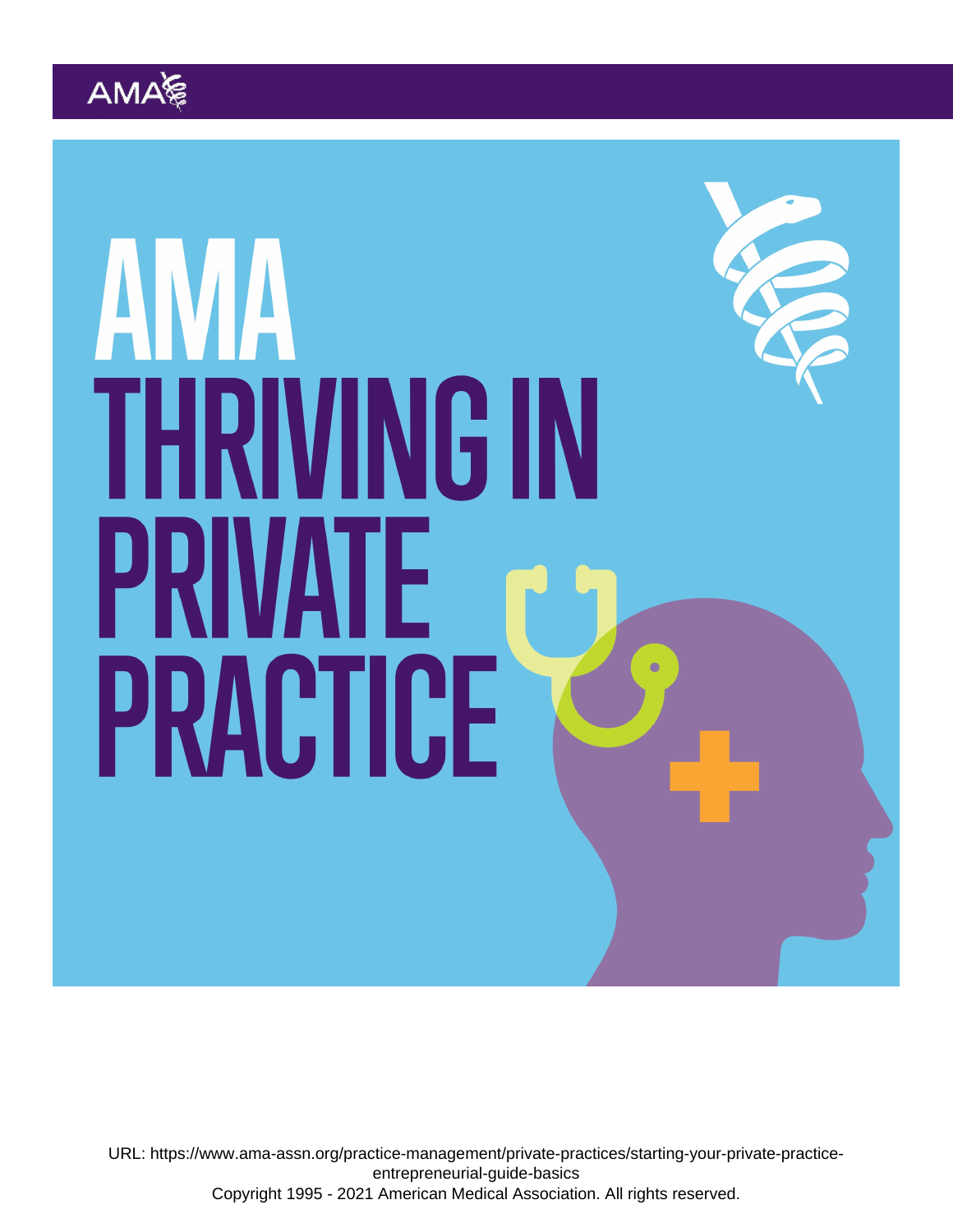AMA Thriving in Private Practice

Starting your private practice: an entrepreneurial guide to the basics with Daniel Choi, MD

Jun 23, 2022

- **Listen on Simplecast**
- **Listen on Apple Podcasts**

## Featured topic and speakers

Forty-four percent of doctors work in private practice but how did they get there? This episode is an introduction to business ownership and the foundational tools physicians need to get started. In this episode of AMA Thriving in Private Practice, guest Daniel E. Choi, MD, walks through some essential skills and tools needed as an entrepreneur launching your own private practice.

## Speaker

Daniel E. Choi, MD, orthopedic spinal surgeon, Spine Medicine & Surgery of Long Island

## **Host**

Carol Vargo , director, physician practice sustainability, American Medical Association

Subscribe to AMA Thriving in Private Practice on [Apple Podcasts](https://podcasts.apple.com/us/podcast/ama-thriving-in-private-practice/id1625133504) or anywhere [podcasts are available.](https://ama-thriving-in-private-practice.simplecast.com/)

## **Transcript**

Vargo: Hello, and welcome back to AMA Thriving in Private Practice, a 10-episode series exploring the unique needs of physicians in private practice settings.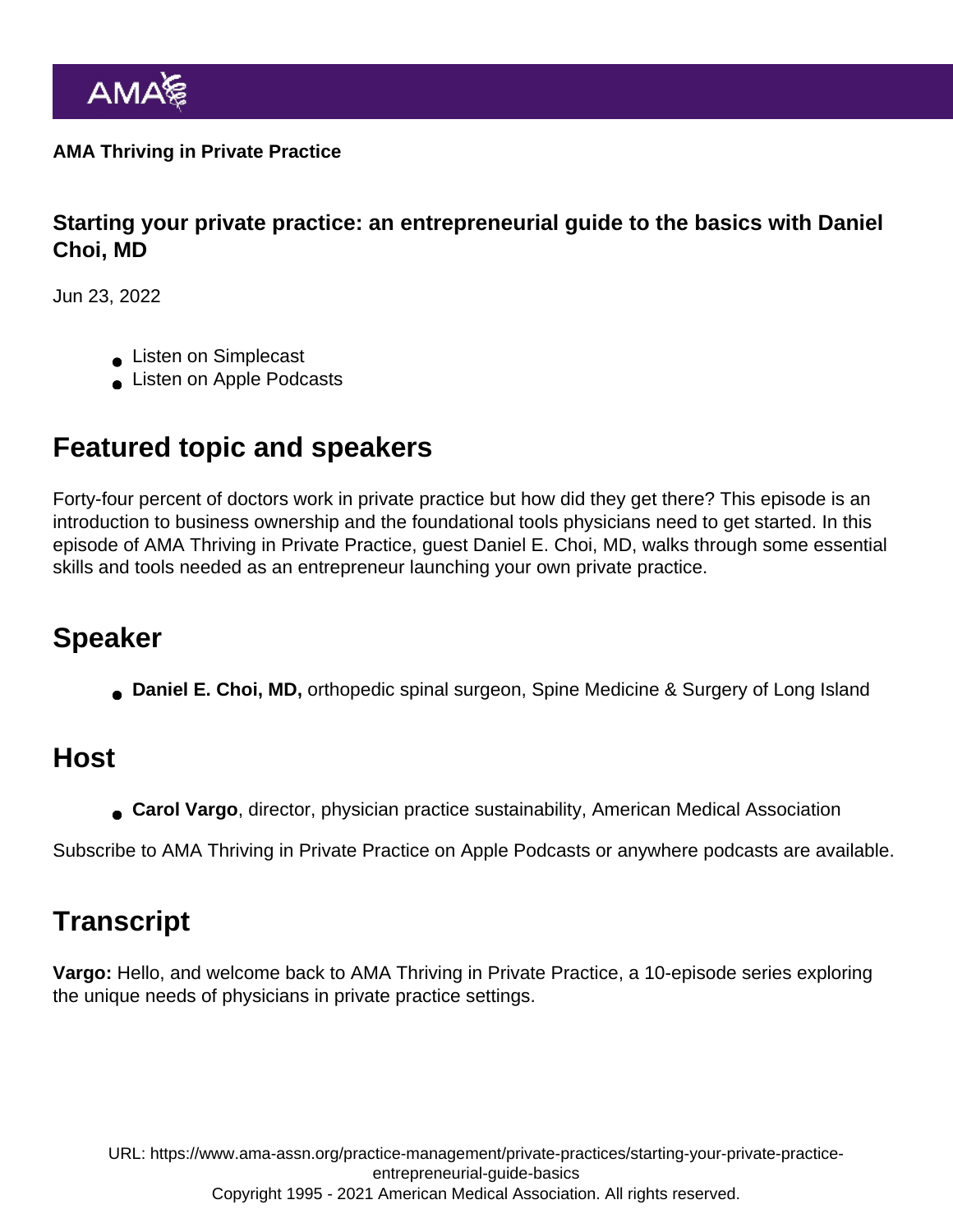In this series, we talk about how to transition into the world of private practice, efficiency solutions and other tips to free up time so you focus on your patients. I'm your host, Carol Vargo, director of physician practice sustainability at the American Medical Association. Today I'm joined by surgeon, Dr. Daniel E. Choi, who is also a member of the AMA's new Private Practice Physician Section governing council. Dr. Choi and I will discuss the essential skills you need as an entrepreneur to launch your own private practice. Welcome, Dr. Choi. How are you today?

Dr. Choi: I'm doing great. Thank you for the opportunity to share my story.

Vargo: Great. We're so thrilled to have you. So why don't we start off with our listeners and dive right in? Tell us a little bit about the work of your practice and how you entered medicine.

Dr. Choi: So, I am a board-certified orthopedic spinal surgeon and my specialty within spinal surgery is minimally invasive spine surgery. I did a five-year orthopedic surgery residency and then moved on to a combined neurosurgical and orthopedic spine surgery fellowship at Harvard Med School. And that was focused on minimally invasive techniques for spinal surgery.

And I'm in solo practice in Long Island, New York. I cover two counties, Suffolk County and Nassau County. We have two offices. I started my practice actually during the COVID pandemic in February of 2021. Prior to that, I was part of a large orthopedic spine specialty group that was also private practice for three and a half years prior to opening my own doors.

Vargo: So, what prompted you to go from a larger orthopedic group into solo practice?

Dr. Choi: So, the previous group that I was with, it was a great group. They had a great setup and the practice was running very well. There were definitely some differences of opinions in terms of how marketing should be run or how practice operations should be run. I kind of saw some inefficiencies and thought that perhaps I would want to implement my own ideas. I really didn't want to run my ideas by anyone who had to approve it. I kind of wanted to run the show. I think that was really the big driving force at the end of the day, I had a vision for what type of practice I would want my patients to experience from the initial phone call when they talked to the receptionist all the way to when they entered the waiting room and checked in to the medical assistants. I had kind of a vision that I felt may not be completely able to be accomplished at my old group. And so, I decided to take things into my own hands and just start my own practice at that point.

Vargo: So that's fascinating, because I think that vision is something that we know truly resonates with most independent private practices, but we know that there are a lot of challenges that come with forming a practice. So, when you decided you wanted to go this route and execute on your vision, did you have any fears or hesitations when you first thought about doing that? And if so, dive into those a little bit more for us.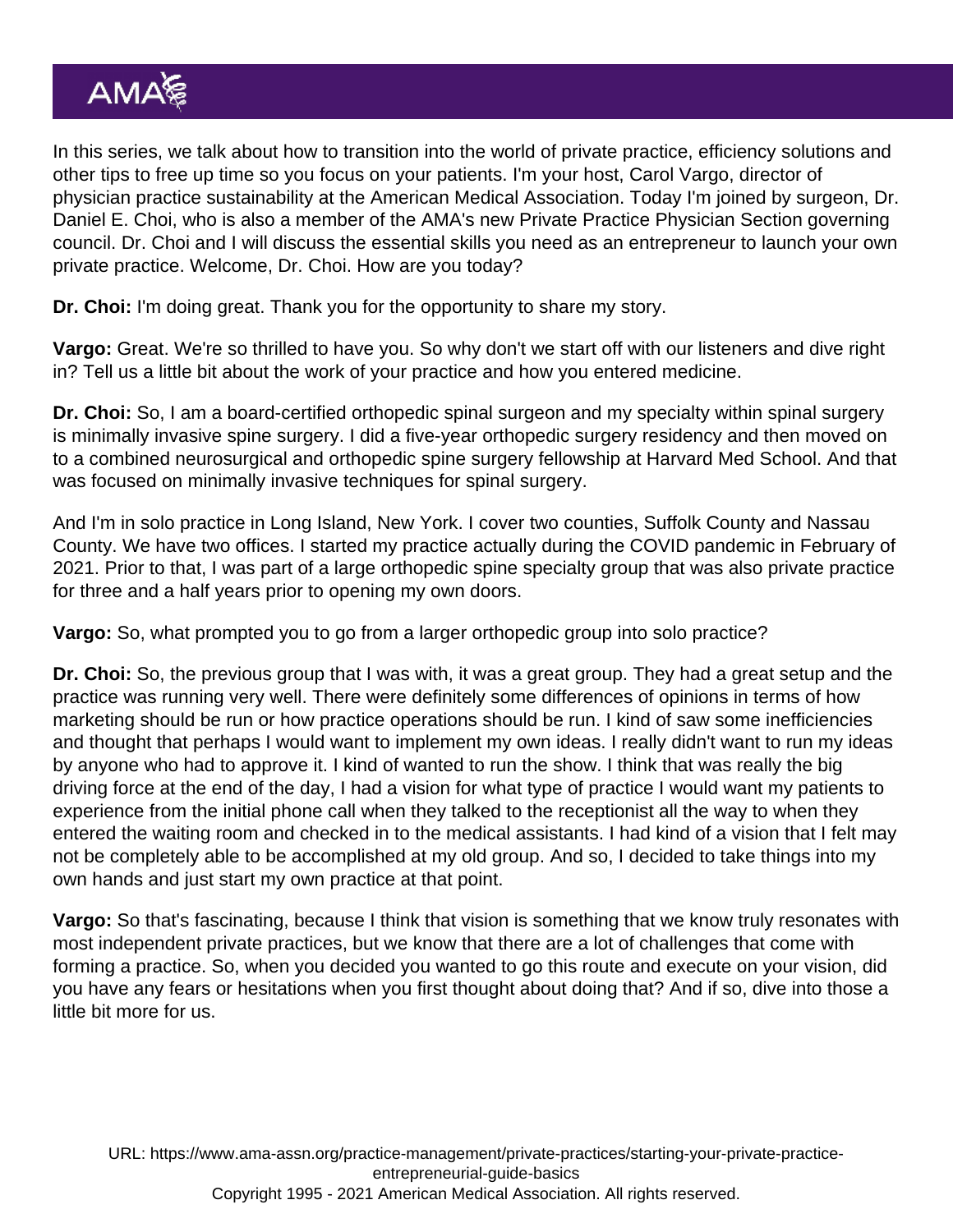Dr. Choi: Yeah, absolutely. I was definitely nervous about starting something all on my own. We don't learn anything about running a private practice, which is essentially running a small business. We don't learn any of that in med school or residency, or even being a young attending in a group or anything like that. That's really not what you focus your energies and efforts on. You're learning about physiology. You're learning about organic chemistry. You're learning all these science, which is what you need to learn as a physician but we really get no formal business training. We don't learn anything about human resources, about compliance, about reading profit and loss statements, even writing a business plan to get a loan. None of that, all of it was very foreign to me. I didn't know what I didn't know. But I knew that I didn't know a lot.

I think that's the principles of learning something new, that's very familiar to me, right? For physicians, we go through our entire training process conquering the next concept that we have to learn and the next surgery that we have to learn or the next textbook chapter we have to learn. And I treated this big unknown similar to that. There's no textbook out there on how to start a private practice and probably there should be. There are some books out there. So, there are a couple of physicians who have written something and one of them was actually a neurologist friend of mine here in Suffolk County. His name is Dr. Rich Schoor and he actually has a book, it's on Amazon, it's called Suddenly Solo. So I picked that up. I read it cover to cover. I started asking questions, I called as many solo and independent doctors I could and started asking them about when they were thinking about going off on their own or when they started their own practice, what kind of questions were they asking and how did they get the answers to those questions? So, I tackled this almost like any other type of unknown subject I learned as a physician to get that information.

Vargo: I think one of your colleagues, Dr. Francavilla, said something that resonated with me and that actually you articulated, she said, "We're physicians, we're some of the smartest people on the planet. And yet, for some reason, people don't think that they can learn how to run a business." And I think you've echoed that, where you've approached it like you would have as a new student being faced with a challenge and seeking out that information. And it sounds like that level of peer-to-peer discussion was really foundational for you. Would you agree?

Dr. Choi: I agree. But I also think that there were definitely some early influences in my life that injected some entrepreneurship in me and also perked an interest in ownership and also starting my own business. One of them I can remember very clearly. One of these influences I can remember very clearly is a couple of my friends' parents. They were business owners. I remember when I was growing up, I would go to their houses and their houses were really big and their parents drove really nice cars and they had swimming pools and they had all these really nice things that I remember looking around and just asking the parents, "What do you do?" And typically, they were entrepreneurs, they were business owners. I remember that type of influence kind of rubbed off on me because I would hang out at their house and the parents would also ... I think my friends also were kind of entrepreneurial because their parents were, right? And those principles rubbed off on me indirectly.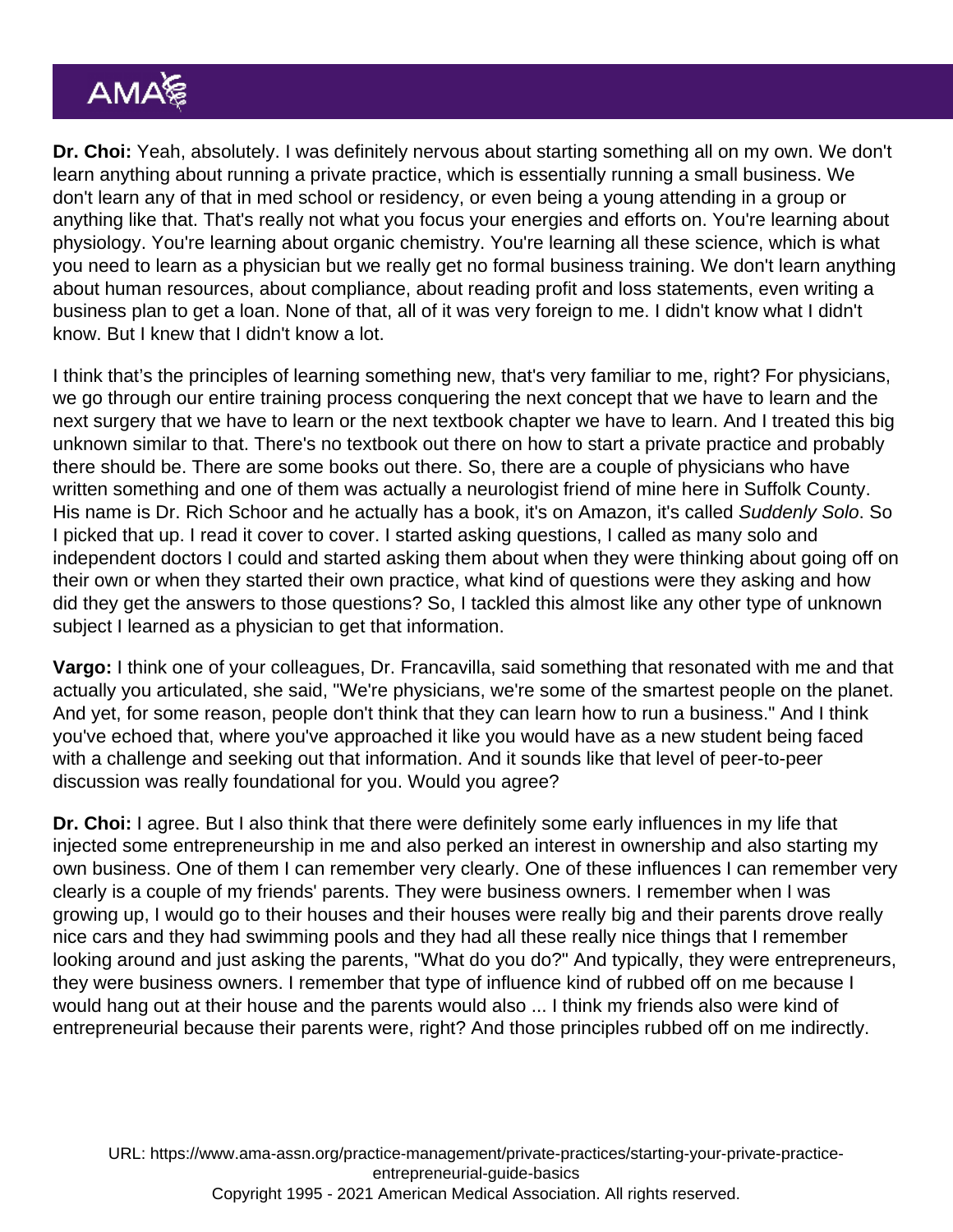I think that I also was entrepreneurial growing up. I remember that there was a time in high school where I was selling CDs out of my backpack of mix tapes that I was making with a CD burner that I had at home, or I was tutoring my classmates' SATs or other ways to kind of generate extra income. I think that type of influence was foundational to me too. I think it's unfortunate that physicians, they go this straight route from pre-med college, med schools and residency. And there really is absolutely no exposure to entrepreneurship and business ownership and what that means and what the potentials are for that during that entire time. I think that even if there was a small amount of it or even a book that they read about that or was part of the curriculum, I think it could make a big difference in a physician being interested in being a small business owner.

Vargo: I agree. I think part of what we're trying to achieve by talking to you today is really spurring that entrepreneurial spark, if you will in many physicians, I think many feel as if they would like to try it but because of some of the challenges that we'll get into, they're afraid to. So, let's talk to you about what were the challenges you faced when you started your practice and how did you overcome them?

Dr. Choi: Yeah, absolutely. I think that, just to go back on what you mentioned about sparking that interest, I think that everyone, if they knew how great it could be, everyone would go there, right? Everyone wants the best for themselves and their family. I think there's so much fear of the unknown. I don't blame physicians for being scared of the unknown. You have no clue whether you're going to start that practice and you're going to be a failure or it's really not going to work out for you. I think that it's really hard to get this information. It's really hard to be like if I do this, if I start my own practice, will I have a better life? Will it be better for my family? Will it be better for myself in terms of decisionmaking or financially or happiness level? It's really hard to get that information. I got to tell you.

And so, I think the advice I would give is to talk to the independent practice doctors or solo practice doctors that you can maybe befriend in your community or even network with maybe on social media and try to have a personal conversation with them about what is their happiness level, what is so good about them staying in private practice? Me personally, I could tell you that this was the best decision I made in my life up to this point. I think that 14 months in, I'm in a better place in terms of independent decision-making, patient care, financial stability, my ability to pay off my student loans. And if I knew 14 months ago what I knew now, obviously it would've made the decision so much easier. And so, I think that the whole principle of entrepreneurship and business ownership is that there's one principle I kind of live by now, there's no risk, there's no reward. And so, there is an element of risk with starting your own practice but the rewards could be so much greater potentially. I think that if young physicians had more understanding of that, they may take more of an interest in entrepreneurship.

Vargo: So here you are, 14 months in, it sounds like into this new vision, this executing on your vision. What are some of the most important things that you found that you needed to implement to ensure that you would be successful, recognizing you're just 14 months in, and what were some of the biggest obstacles? What continues to be some of the biggest obstacles?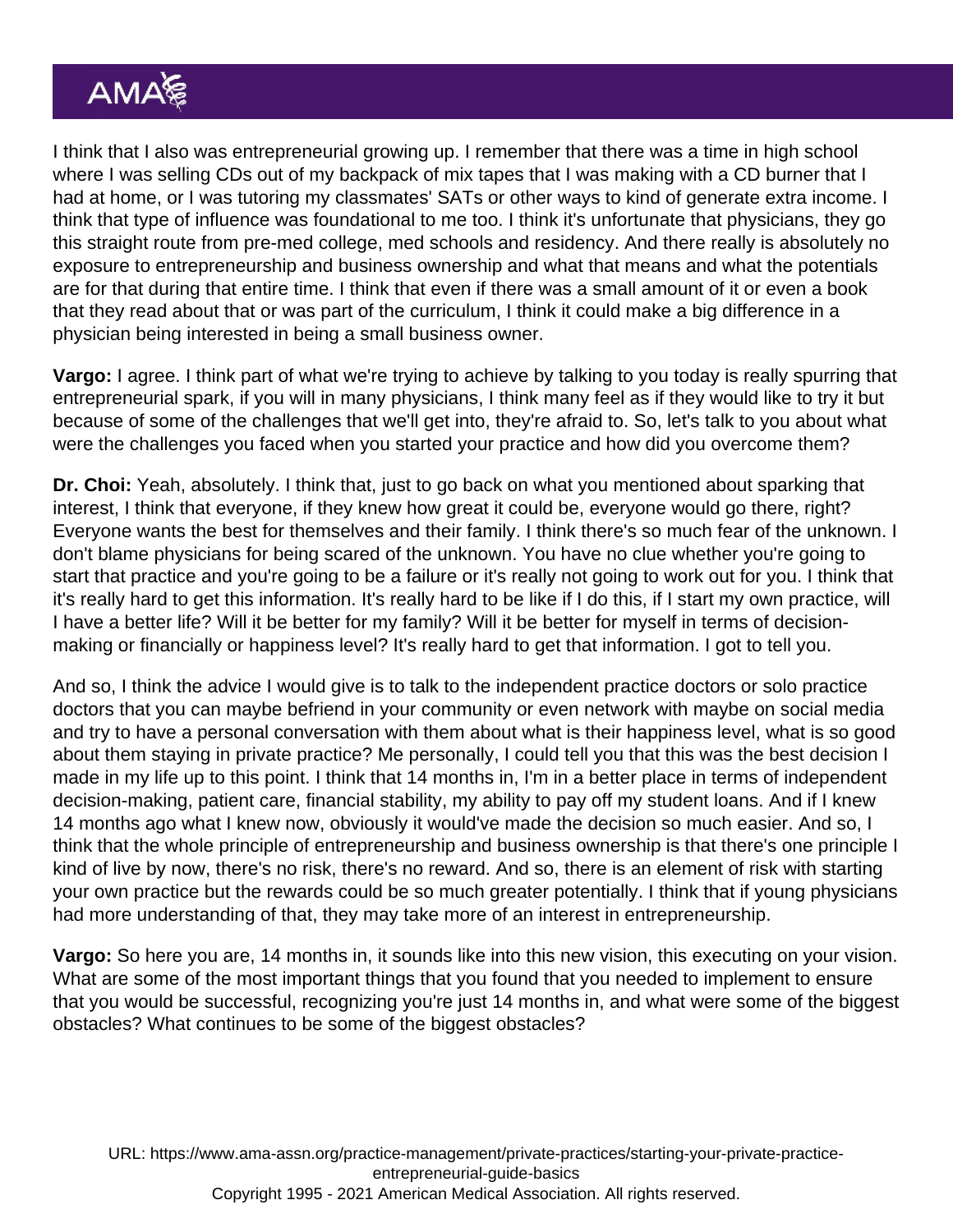Dr. Choi: So, to get my private practice off the ground, the first thing I really needed was a business plan. And this is we're talking about three to four months or even more prior to opening my doors. There is a ton of planning that needs to happen. And so, this is I would say pretty challenging to do for someone in training. We can talk a little bit more later about whether starting your own practice is possible or appropriate for someone right out of training. But there's a lot of planning that should be done to make sure that your private practice is successful.

To be financially viable, you need capital. And what does that mean? Capital is just, you need financial reserves. You need money to start a business and you need that money to rent an office space. You need that money to hire employees. You need that money to buy an EHR system and many other expenses that go into running a practice. And so, to secure capital, typically the way to do that is to go to a bank and secure a loan. That's how I did it. I didn't really have a significant amount of savings. Another way to do it is to borrow from friends and family or use your own savings. Usually at our stage in the game, when you're a young physician, you're paying off loans, you have a mortgage to pay and usually don't have a big amount of money set aside. The amount of money that someone needs really varies from specialty to specialty in my opinion.

Some specialties like ophthalmology, I understand you have to purchase lasers that are expensive or if you're in pain management, maybe you need a fluoroscopy suite. So, you need to purchase a fluoro machine. And those are big capital purchases that you need to make to have in your office. I, as an orthopedic spinal surgeon, my office costs were actually pretty minimal because most of my work for surgery is done in a hospital setting. So, the office space itself is pretty minimal costs. So, these are things you have to think about, figure out what is my initial startup cost, and most of the time when you're a startup practice or any startup company, you want to be as lean as possible and minimize all your costs and really go down to bare bones. And you definitely need probably someone to answer your phones while you're taking care of patients. There's ways to hire an answering service for that. You may want some type of manager type of person who can take care of everything for you. You're going to need to think about billing. Who's going to be doing your billing. You're going to need to think about utilizing a type of EHR to store your medical records.

So these are all some of the components that I incorporated into my business plan and to write up a business plan, that is a whole other process. I recommend a web-based service that actually helps you write a business plan. You actually just punch in all your information about all your expenses and it actually generates a nice business plan with graphs that you can submit to banks. And approaching banks is a whole other part of the process too, to obtain the capital. You will get rejections. I was rejected by probably seven or eight banks before the last bank had me meet with the vice president of the entire bank and read through my business plan. They wanted to look me in the eye. And at that point, they offered me my term loan. And once that was secured, I was in business and ready to go to open my practice.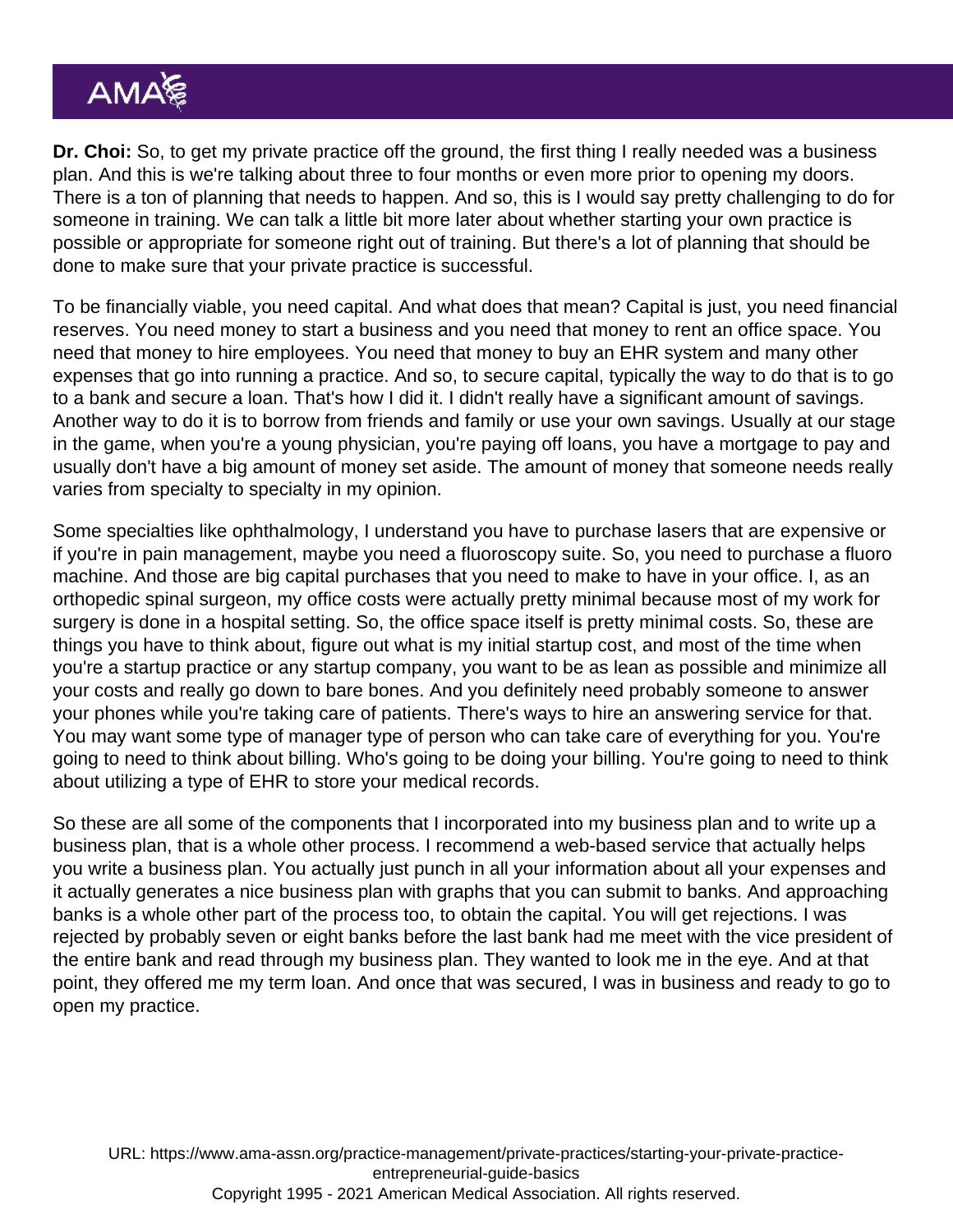Vargo: What was some of the feedback that you got from these banks? This notion that you were denied by seven banks, I think is really worth digging into a little bit. Did you get any feedback from those rejections as to why?

Dr. Choi: I think that there was not great feedback, it was mainly, "Sorry, it's COVID and we're not lending to anyone during COVID, and we're especially not lending to startups." I think it was more that, they said, "It's COVID right now and we really aren't lending to startup businesses." Regardless of my strong financial projections or anything like that or that I could show that there was high demand for my services. It didn't really matter at the time. I think that was circumstantial, maybe because of COVID and I don't know if it was just an excuse too but I didn't really get great feedback about why they were saying no. It was strange to me because I was showing them also that I was doing well in my previous group and I had a referral network in the same geographical area. And the banks that said no, it didn't seem like that mattered to them.

Vargo: So perhaps it was circumstantial. And of course, we all know that COVID was a challenge for so many small businesses in general but you touched on another point in your answer just there that I really also was interested in digging more about, which is creating a referral network.

And also, to your point about interacting with the hospital, having privileges at multiple hospitals, obviously you're a surgeon, lining that up and also dig in a little bit about how you handle insurance.

Dr. Choi: Absolutely. So, for certain specialties, hospital privileges are critical. You really can't practice in any community, let alone private practice, if you don't have those privileges. They're almost like capital themselves, right? They have like a financial worth to it. The fact that you can work at a certain hospital. Every geographical area is different in terms of how easy it is to get those hospital privileges. Sometimes hospital privileges can take two months to get, sometimes they can take up to a year to get. I've had one hospital here that took a year for me to get privileges. So, if you think about it, if every hospital in the area is taking a year to get your privileges, that's going to really affect your business operations and your ability to open your private practice successfully. So that is something you would have to do some research on if you are in a surgical specialty or a hospital-based specialty that requires such privileges.

I think this also goes back to thinking about whether you want to jump into your own practice right out of training, is that I was actually fortunate enough that I had hospital privileges here on Long Island that were established with my previous group. And when I moved on to my own solo practice, those privileges didn't go away. They weren't really part of my initial contract or anything like that. So, I was able to transition pretty seamlessly into my own solo practice and still take my patients to these hospitals. So that is definitely a factor to take into consideration.

Vargo: And how daunting is it to contract with insurance companies as a private practice physician?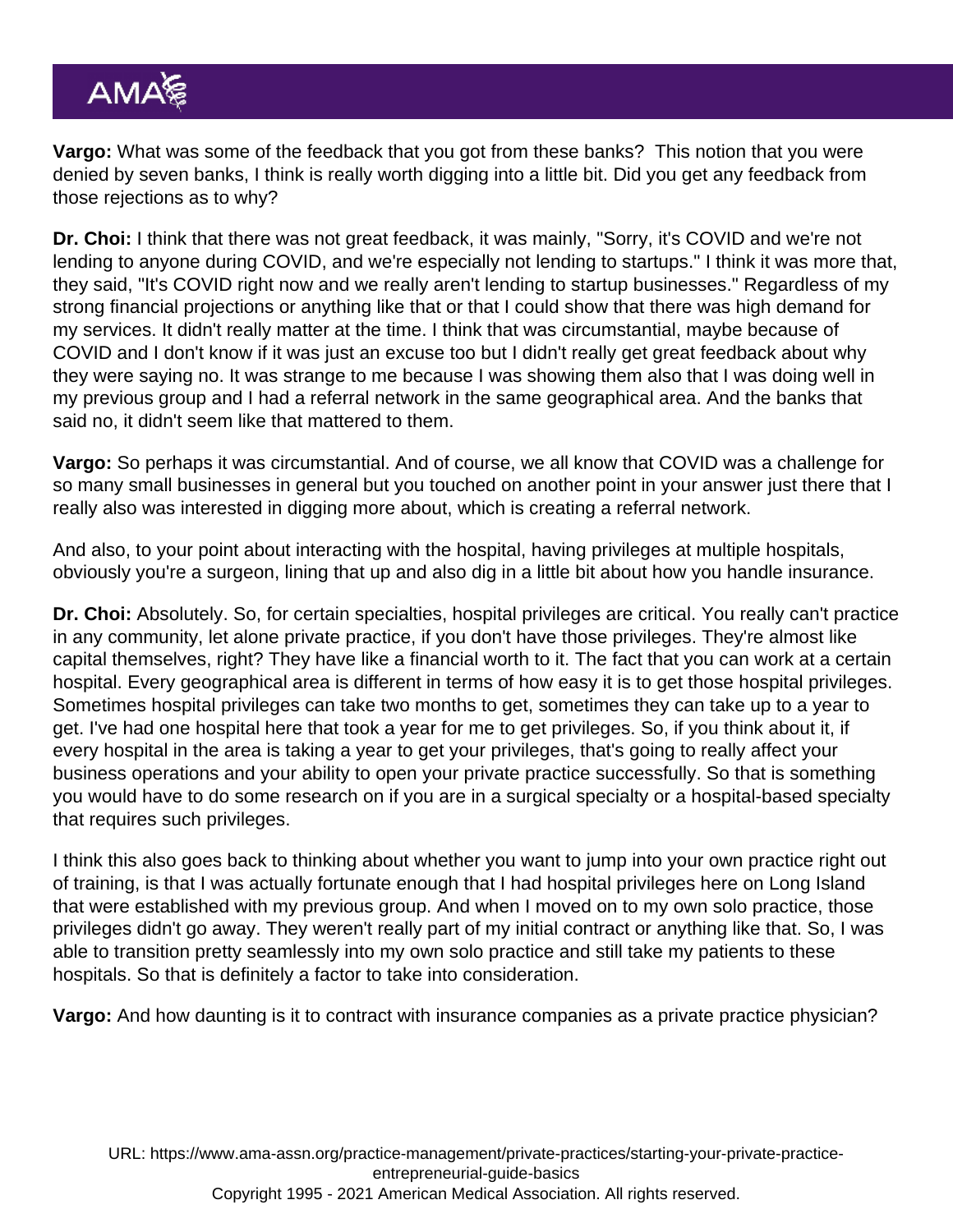Dr. Choi: It's pretty daunting and it's a pretty complicated process. My practice personally, we are not contracted with any commercial insurance mainly for that reason. And we've looked at the application process. We've heard from other solo practitioners that a lot of the times, these insurers see you as one doctor and they won't accept you onto their panel because you're too small of a fish in the pond. And they don't want to spend the resources onboarding you or I don't know what the exact financial reason is. I've just heard that it's very difficult. At the end of the day, they ultimately don't even accept you into the network because you're only a solo doctor. So, I've decided to just stay out-of-network. We do take other insurance, like no-fault or worker's compensation. And we are also a Medicare provider, so Medicare patients can see me in my practice as well.

Vargo: Okay. So, I've heard a lot of really great information in terms of your business plan. Also, all the large considerations you have to make in terms of, are you going to be hospital-based, will you have the network? How will you handle insurance? So, with all of that, do you think the private practice setting then is for everyone and really how can one evaluate whether it is the right choice for them?

Dr. Choi: Sure. That's a great question. I don't think honestly it is for everyone. And I think that there is definitely a subsegment of physicians that would thrive in private practice. I would say that there's some inherent challenges with the health care environment right now, with consolidation and just issues that all small businesses face, right? There's staffing issues, difficulty maintaining employees. And also, just the insurance challenges, like I mentioned, trying to get credentialed by the insurance companies or even getting paid by the insurance companies. There's a big squeeze. And so, it's not easy being a solo practitioner or a private practice physician but I do think the way I think about it is that, if you think about a bunch of boats in the ocean, right now you have a lot of mega yachts and Titanics out there. You have a lot of consolidations, you have big companies that are running health care and there's a loss of agility that happens with that, right?

I think that these bigger companies, they provide great care and I'm sure they provide high-quality care and they're good at what they do and they're well resourced. But I think when you get that big, you also lose agility and the ability to respond to patient needs right away. And really also sometimes provide that personal touch that patients really appreciate from the patient/physician relationship. And I think that for the right person who has the entrepreneurial spirit, who is not necessarily looking for a nine to five, and who may be willing to put in weekends and look at this practice as their own little baby, it's like a project of theirs that will grow in value, it's like your nest egg that you're pouring your heart and soul into. I think that this could be a great opportunity because every private practice or independent doctor I speak to keep telling me that they've never been this busy.

I myself, patients are coming and pounding on the door. We're booking more patients than we ever thought was possible in my office. And the reason why I think is that patients are really craving that personal touch of that patient-physician relationship and to not necessarily be lost in the system. That may not be happening at every system. But I think that kind of feedback I've received and a lot of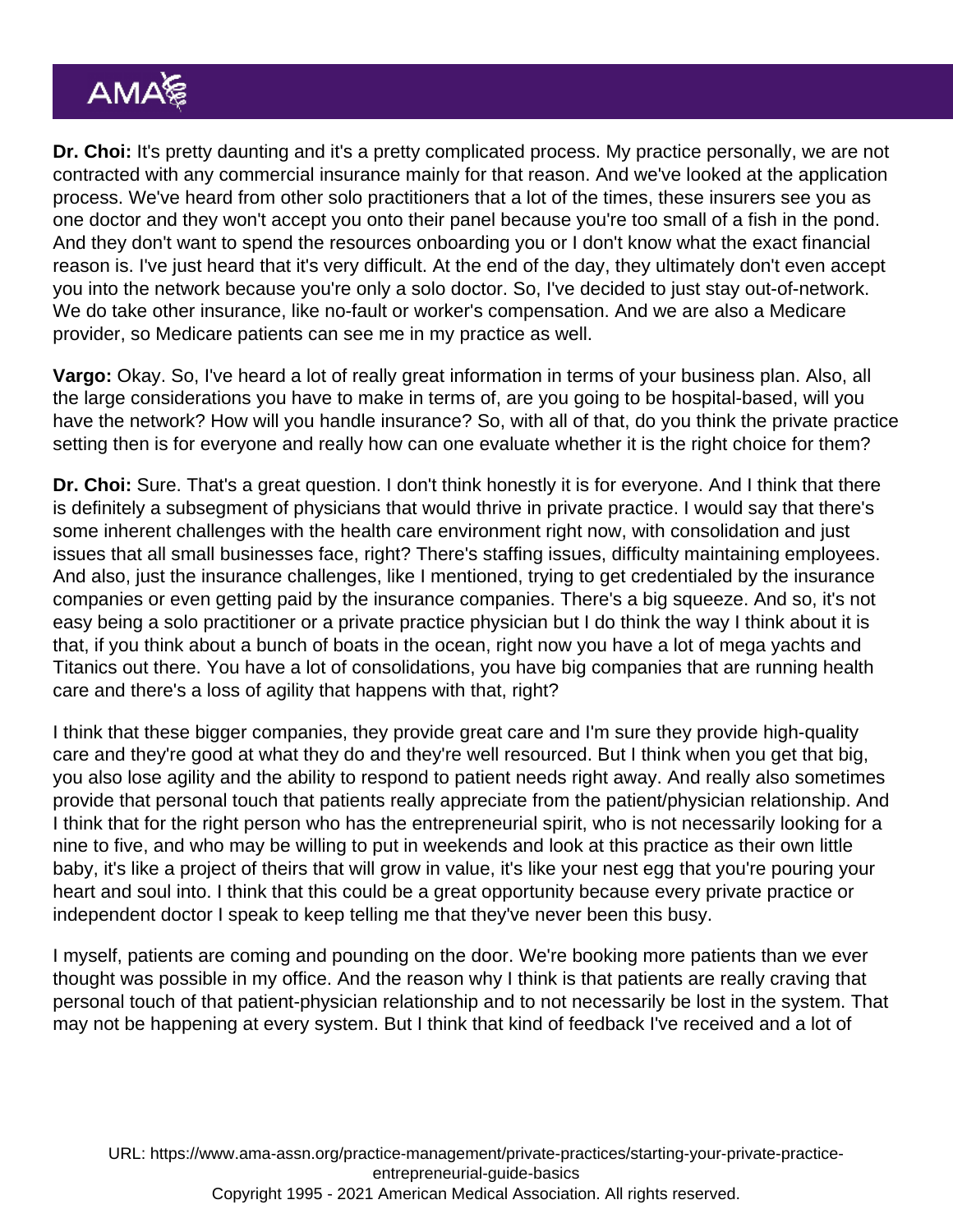independent doctors have received. And I think if you really value that a physician and if these things are attractive to you as a physician, the demand is there and you could do very well as a private practice doctor as well.

Vargo: Well, this has been really great to hear. I think that you've touched on a lot of things that we are continuing to hear from physicians at the AMA. Obviously, the AMA represents physicians in all practice settings. And it absolutely is up to the individual physician to determine what is the best practice setting for them. But to circle back to where you started, I do think that we've found that the private practice model, particularly in the last decade or so, just really has not had the level of exposure as a viable model any longer. And you coming here and talking about that, we're hearing from more and more physicians, and again, that more entrepreneurial spirit I think is back again. I really appreciate your time sharing that with us. Before we wrap up, is there anything else you'd share with the audience?

Dr. Choi: I'm a big believer that independent practice is actually the solution to many of the issues we see in the American health care system today. We are seeing costs of care getting driven up, they're skyrocketing. We are seeing health care workers and physicians getting burned out. I think the sobering statistic is that there's one physician a day committing suicide here in America. So, I always think about that. And I wonder what's driving those forces, what's driving doctors to literally, I think, hate their jobs or kind of be unhappy with what they're doing when we have one of the most meaningful professions ever, right? We get to help people at work. I think that there is just a lot of the consolidation and the corporatization of medicine is driving that burnout.

I think that independent practice puts medicine back into the hands of physicians. It gives us control over all aspects of decision-making of the patient's care. You're not sitting there doing conveyor belt medicine, getting forced to see 30, 40, 50 patients a day and feeling like you have no control over your lifestyle and your hours. I think that if we can try to fix the regulations that are really squeezing private practice, and we can make our elected officials aware that this is the model that we believe is better for patients and for the health care system, I think that we will fix a lot of the problems that we see in today's system.

Vargo: Well, the AMA agrees with you and we are working tirelessly through some of the work we're doing on private practice sustainability, as well as with our advocacy team to really remove those obstacles that are getting in the way. So again, Dr. Choi, I want to thank you so much for taking time out of a very busy practice for joining us and sharing your thoughts about entrepreneurship and medicine with our listeners today. So thank you again.

Dr. Choi: No problem. It's my pleasure.

Vargo: For more information and resources for your private practice, visit [ama-assn.org/gettingstarted](http://ama-assn.org/gettingstarted) . I'm Carol Vargo and until next time, this has been Thriving in Private Practice. Thank you so much for